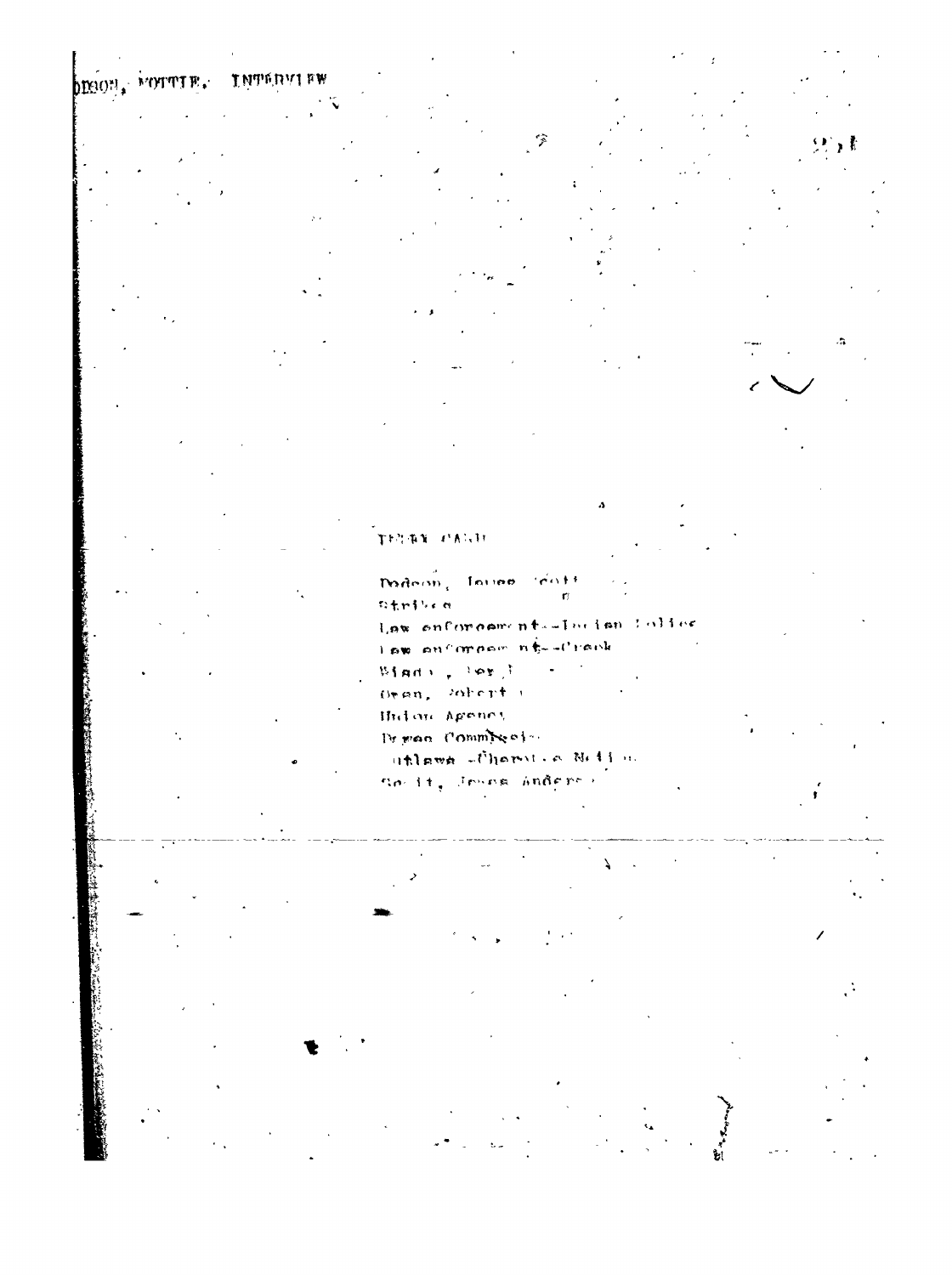$\%$  fother.  $\frac{3}{4}$  alvia ledges was corn on age  $\%$ . 1936  $\%$ lorron loss ennessees and their entrier is 1900 at intelling  $1.32.42$  $\sqrt{3}$  bond of  $\sqrt{67}$  and  $m$  such that  $\sqrt{2}$  is  $1/\sqrt{2}$  $r_{\rm d}$  ,  $r_{\rm d}$  ,  $r_{\rm d}$  ,  $r_{\rm d}$  ,  $r_{\rm d}$  ,  $r_{\rm d}$  ,  $r_{\rm d}$  ,  $r_{\rm d}$  ,  $r_{\rm d}$  ,  $r_{\rm d}$  ,  $r_{\rm d}$  ,  $r_{\rm d}$  ,  $r_{\rm d}$  ,  $r_{\rm d}$  ,  $r_{\rm d}$  ,  $r_{\rm d}$  ,  $r_{\rm d}$  ,  $r_{\rm d}$  ,  $r_{\rm d}$  ,  $r_{\rm d}$  ,  $\alpha$  cover for up  $\alpha$  and less  $\alpha_{\alpha}$  and  $\alpha_{\alpha}$  is  $\alpha_{\alpha}$  . in against se steat the areas lie we this posite to I Bio an the train meanstrepeat at what we thin which you to have the control of the control of the thing of the the top of the top of the top of the top thing and 1' hours late ont of leaste and that it is run by edformation and more all the except of the set of the ່ ທ່ານ ຫວ່າ 45 ເ^ິ່∴ "ລອໂນບີໃຊ້ວ່າ ອານ†ລັກຈູ່ ी छ  $\frac{1}{2}$   $\frac{1}{2}$   $\frac{1}{2}$   $\frac{1}{2}$   $\frac{1}{2}$   $\frac{1}{2}$   $\frac{1}{2}$   $\frac{1}{2}$   $\frac{1}{2}$   $\frac{1}{2}$   $\frac{1}{2}$   $\frac{1}{2}$   $\frac{1}{2}$   $\frac{1}{2}$   $\frac{1}{2}$   $\frac{1}{2}$   $\frac{1}{2}$   $\frac{1}{2}$   $\frac{1}{2}$   $\frac{1}{2}$   $\frac{1}{2}$   $\frac{1}{2}$  on the swap bolonel . The liming, who were olded a left closk where the later section of a solid control of the new state ordors for the Guent and an ideas as la case,  $\ddot{a}$  .  $\ddot{a}$ Nee care instructed to pide the train to have ne, so as to be a small of there succulated any not vill need (at that Comparison a big later sirike by the control discussed wons. It was the first strike of ony kin' by thain on ond (e "inse id now at he gen ho salved in the "sis") sther went to work here for Loris, loss ont , oppony at air dry goods store. ( uss, we take or's uncle by

By fat ex Fames section than non-horn in The ills. To.  $(a-11)^T$ le toun in actonéle oi) on Sure 19, 1866. la nothor was Anna. unat co t, hom, sa, f, 1942 at , Tan Jurey, Arkansas, Jon<sup>o</sup> Cloc Suquat 2, 1919 at Incluiree, Bals,

přory af Janas Sdot't Dodgon, be etvan Er at<sup>a§</sup>a Lodson **Ave a concept or )** 

INTERVIE.

. DODSON. MOTTIE.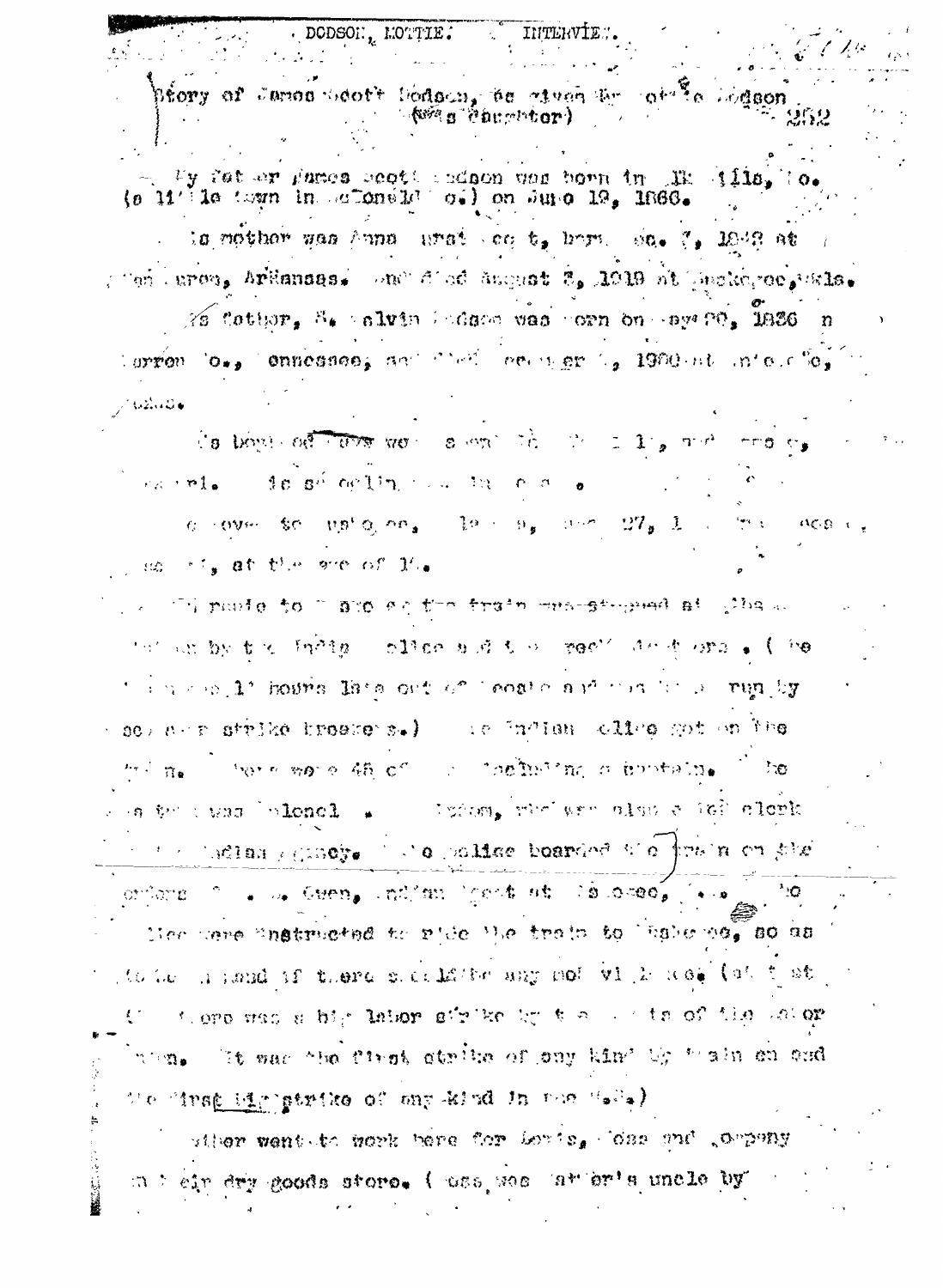$\label{eq:2.1} \frac{1}{\sqrt{2}}\left(\frac{1}{\sqrt{2}}\right)^{2}=\frac{1}{2}\left(\frac{1}{\sqrt{2}}\right)^{2}=\frac{1}{2}\left(\frac{1}{\sqrt{2}}\right)^{2}$ marriage) He worked for them as clerk for one year. Than he want to work as alark for Rov. Ira Cafe. a aphist hissionary among the Crock Indians. **Afhar** plat father went to work for the D.R.T. haflroad as. gard clark and later be because and stant fighet agents. Be gon married to U.I.I. offstt Unhh of Euningse L.T., January 12, 1890.

Henson, roman Contract in the wings of

 $\rightarrow$  3.8 moved to alonital allg. axas and he worked for the "uton Facific" battroad shown three years and t on retorned to be shopes. I.T.

in gorind as clark in the light leaks office. Haj, t alon aas Chlaf Clark, Judge Blacklaford was the U. S. d a, and Colonal Needles was the D. S. Marshall. Ha sorical there from 1893 to 1900. Ben he went with the esses uding Commission, where is worked until statehood. In Tone

ation as the first inder Coriff in askores. Co. d d allli ad him gold star badge. To he Ramaey was . tettrat shartff.

len fatter was working for the S.E.T. In Troad in 1998, tere was an outlaw stot in a tay stack near Park ille; The body was broaded to associac in a women and was bept in the freight has se for two days. Dico throws was sold at a dollar each to the "ailroaders and men argent the relative house. The money to be used to ship telledy to buffalo Gap. Texas. The ones buying the dice throws were to roll the dice for the Outlaws gun.